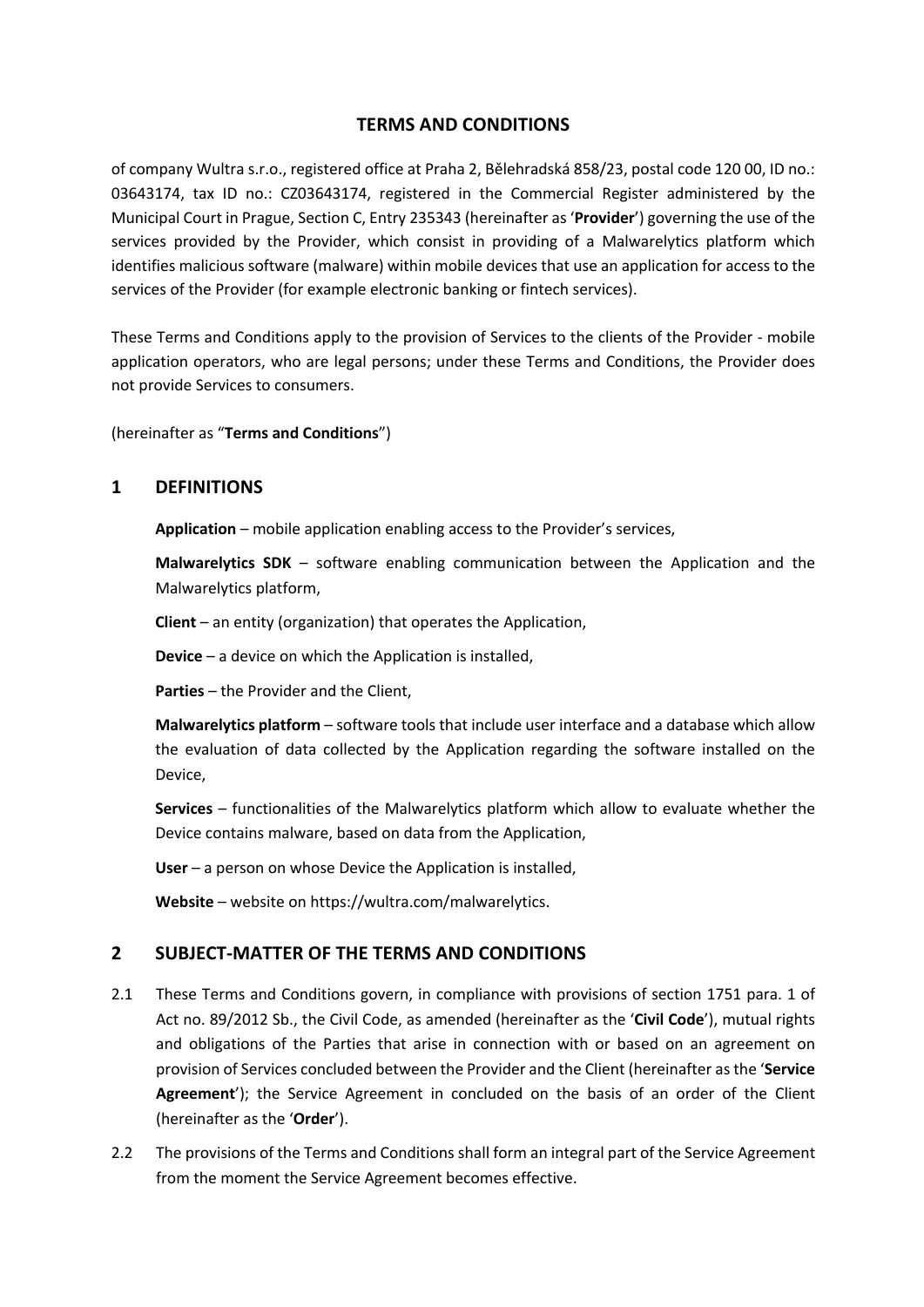2.3 Provisions deviating from the Terms and Conditions may be agreed in writing in the Service Agreement. Deviating provisions in the Service Agreement shall take precedence over the provisions of the Terms and Conditions.

# **3 REGISTRATION, USER ACCOUNT**

- 3.1 After the conclusion of the Service Agreement, the Provider shall set up a Client Account for the Client, to which the Client will have access through the Website (hereinafter as the '**Account'**) and through which the Client will be able to use individual functionalities of the Malwarelytics platform.
- 3.2 The Provider will send the Client to the e-mail address specified in the Order their access data to the Account in the extent of a login name and a password. The Client is obliged to change their password upon the first login to the Account.
- 3.3 From the moment of sending the access data according to para. 3.2 of the Terms and Conditions the Client is responsible for the correctness and truthfulness of all data given in the Account. The Client is obliged to update the data without undue delay in case of any later change. The Provider shall not be liable for any damage incurred in case the Client provides incorrect or inaccurate data or violates their obligation to update the data within the Account according to this paragraph.
- 3.4 In order to access the Account, it is necessary to enter the Client's login. The Client is obliged to protect their login. The Client is obliged to prevent any third party from unauthorized access to their access data (persons authorized to represent the Client are not considered as third parties). The Client is liable for any damage caused by insufficient protection of their login. In case of suspicion of disclosure or misuse of the access data, it is in the Client's own interest to change their access data as soon as possible.
- 3.5 The Provider is not liable for any damage caused in connection to an unauthorized access to the Account which occurred as a result of the Client's non-compliance with the obligations arising from these Terms and Conditions.
- 3.6 After the termination of the provision of Services according to the Service Agreement, the Client's Account will be deleted by the Provider without undue delay.

# **4 PROVISION OF SERVICES**

- 4.1 The Services are provided in a manner where the Client is provided with the Malwarelytics SDK which the Client installs in the Application. The Malwarelytics SDK then enables the connection between the Application and the Malwarelytics platform, where the Application collects data regarding the software installed on the Device. The Application then communicates with the Malwarelytics platform and based on a call of the Application through the Malwarelytics SDK, the Malwarelytics platform will display whether the Device contains any software that is noted as malware in the Malwarelytics platform.
- 4.2 The functions of the Malwarelytics SDK and the frequency of calls to the Malwarelytics platform are dependent on the Application settings, where the connection and parameters of mutual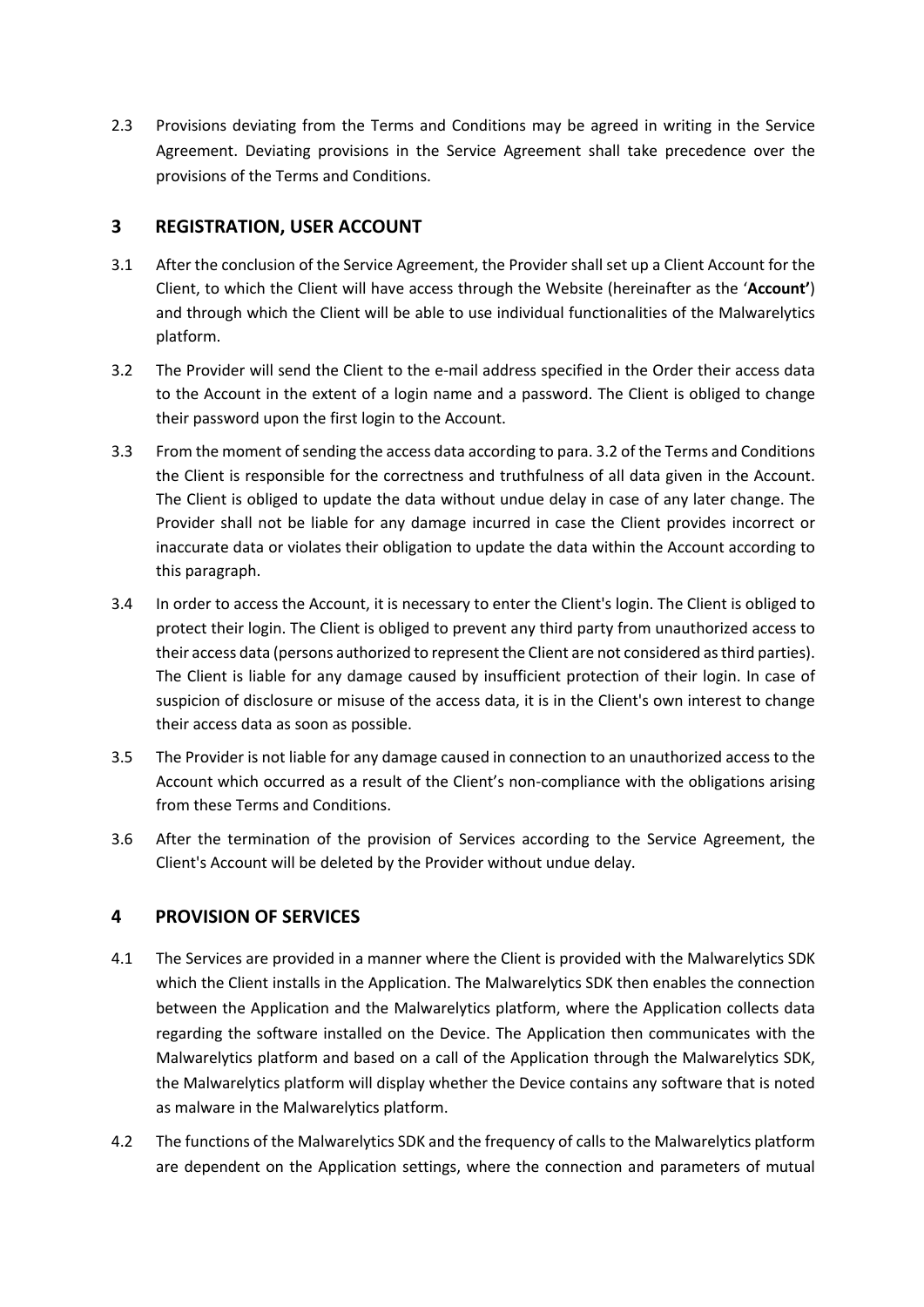communication between the Application and the Malwarelytics platform are set by the Client within the scope of allowed by the Malwarelytics SDK. It is the Client's responsibility to ensure the interoperability of the Application and the Malwarelytics platform, where the Provider guarantees only the availability and functions of the Malwarelytics platform as stated in these Terms and Conditions or the documentation provided to the Malwarelytics platform.

4.3 The Provider with the help of their own automated analytical tools analyses the data about the software in the Device within the Malwarelytics platform and displays the results to the Client within the Account.

### **5 PAYMENT OF THE PRICE**

- 5.1 The Services are provided for a fee (hereinafter as the '**Price**'). The amount of the Price is specified in the pricing conditions (hereinafter as the '**Price List**'), which is available at https://www.wultra.com/malwarelytics and is an integral part of these Terms and Conditions.
- 5.2 All Prices are stated exclusive of value-added tax (VAT). For the purposes of VAT, the date of partial taxable supplies is the last day of the calendar month in which the Services were provided under the Service Agreement.
- 5.3 Unless agreed otherwise between the Parties, the Price shall be due on the basis of an invoice issued by the Provider, within 15 (fifteen) days from the date of delivery of the invoice to the Client, unless the invoice specifies later due date. The Provider is not entitled to issue the invoice sooner than on the first day of the calendar month following the month in which the Services were provided. The invoice shall comply with all the requirements on a tax document set out by the effective legislation; otherwise, the Client may return the invoice to the Provider, with the maturity of the invoiced amount being extended by the number of days the Provider was in delay with the delivery of the invoice which meets all legal requirements.
- 5.4 In the event of the Client's delay in payment of the Price, the Provider may demand from the Client a contractual penalty of 0.05 % of the outstanding amount per every, even commenced, day of the delay.

# **6 RIGHTS AND OBLIGATIONS OF CLIENTS**

- 6.1 The Client undertakes to provide the Provider with all necessary cooperation in fulfilling the Service Agreement.
- 6.2 The Client undertakes to use the Malwarelytics platform, the Malwarelytics SDK and Services only in accordance with legal regulations and these Terms and Conditions. The Client is not entitled to use the Malwarelytics platform, the Malwarelytics SDK or Services for any other purposes or in any other way than specified in these Terms and Conditions. The Client undertakes in particular:
	- a) not to interfere with the rights of third parties or the Provider when using the Malwarelytics platform, Malwarelytics SDK and Services,
	- b) not to interfere with the Malwarelytics platform or the Malwarelytics SDK, and not to attempt to access the Malwarelytics platform by any means other than by using the login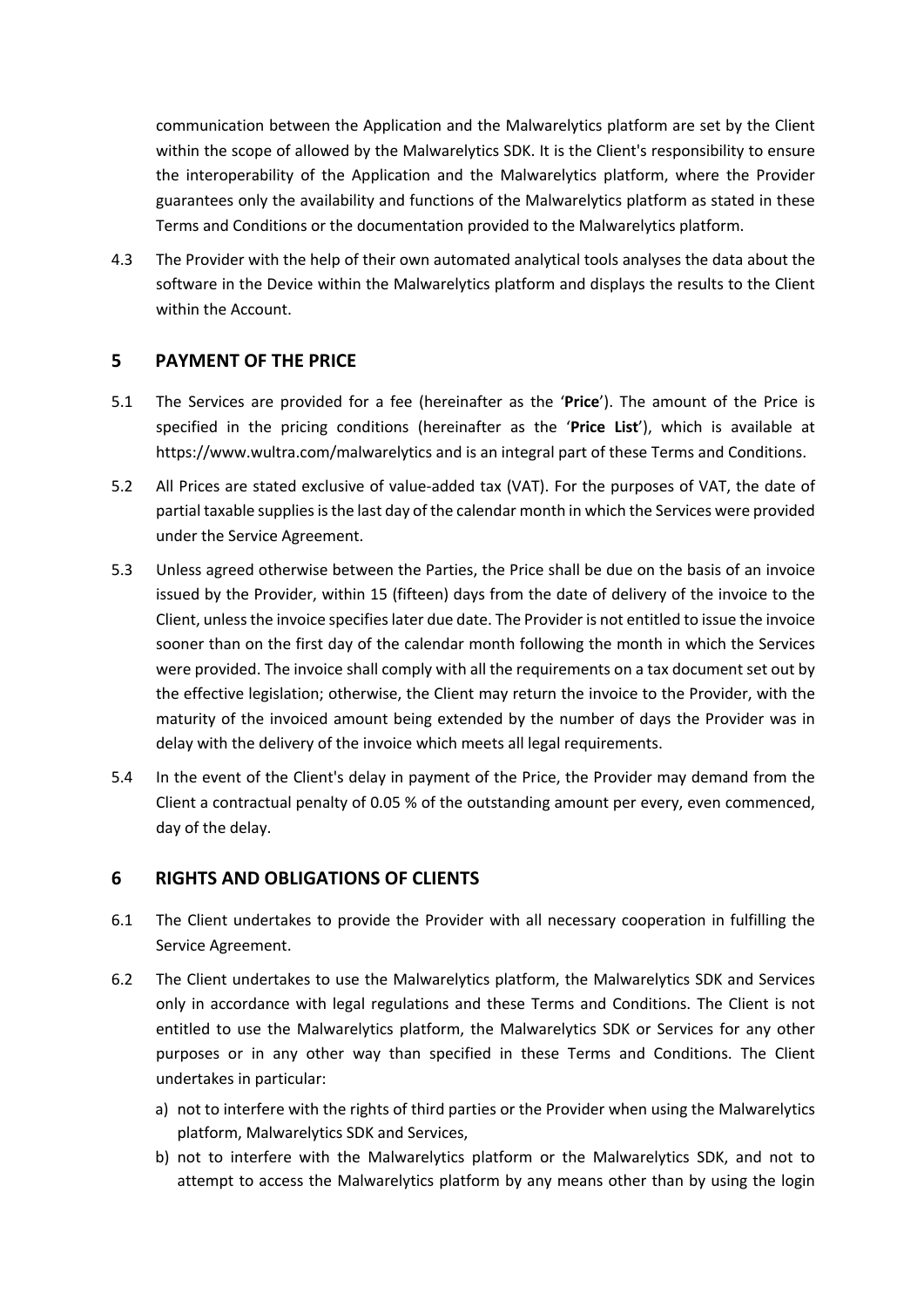provided for this purpose and through the appropriate interface, in particular, the Client will not in any way reproduce, modify, decompile or otherwise interfere with the Malwarelytics platform, the Malwarelytics SDK and related source codes and documentation, unless expressly authorized to do so in writing,

- c) not to use the Malwarelytics platform in a manner that could damage it (including interference with the hardware on which the Malwarelytics platform is operational),
- d) not to conceal, obscure or falsify his identity.
- 6.3 The Client bears full responsibility for the activity taking place on his Account, regardless of whether it is carried out by the Client, a person authorized by the Client or another third party.
- 6.4 The implementation of the Malwarelytics SDK into the Application is the sole responsibility of the Client.
- 6.5 The Client is responsible for the operation of the Malwarelytics SDK in accordance with the legal regulations effective in the territory in which the Client of the Malwarelytics SDK will operate, as well as with other public law decisions and regulations regulating the operation of the Malwarelytics SDK in that territory. Ensuring proper permission and authorization to operate the Malwarelytics SDK is the sole responsibility of the Client.
- 6.6 The Client shall inform the Provider of any unauthorized use of intellectual property provided under this Agreement without undue delay as soon as they become aware of such fact. The Client agrees to provide the Provider with all requested assistance and cooperation in investigation and protection of these rights.
- 6.7 The Client shall take appropriate measures to protect their data and programs, in particular by regularly making backup copies in machine-readable format in intervals that are common for this field. The Provider shall not be liable for any loss of data and its recovery, if such loss could have been prevented by meeting the obligations set out in this provision.

# **7 RIGHTS AND OBLIGATIONS OF THE PROVIDER**

- 7.1 The Provider undertakes to provide the Service to the Client duly and with due care, in the scope specified in these Terms and Conditions.
- 7.2 The Provider shall make a reasonable effort to ensure that the malware database within the Malwarelytics platform contains currently known malware and identifies it. The Provider however, with regard to the nature of the Service and the fact that malware creators are actively trying to prevent it from being detected, cannot guarantee that the Service identifies all malware contained in the Device.
- 7.3 The Provider undertakes to make the best effort to make the Malwarelytics platform available and functional. However, the Client acknowledges that, despite the effort of the Provider, the Malwarelytics platform might not always be fully available, in particular due to the necessity of maintenance of the Provider's hardware and software equipment, or necessary maintenance of third party's hardware and software. The Provider is not liable for any damage incurred by the Client due to unavailability or malfunction of the Malwarelytics platform.
- 7.4 The Provider may at any time, without prior notice, make changes to the Malwarelytics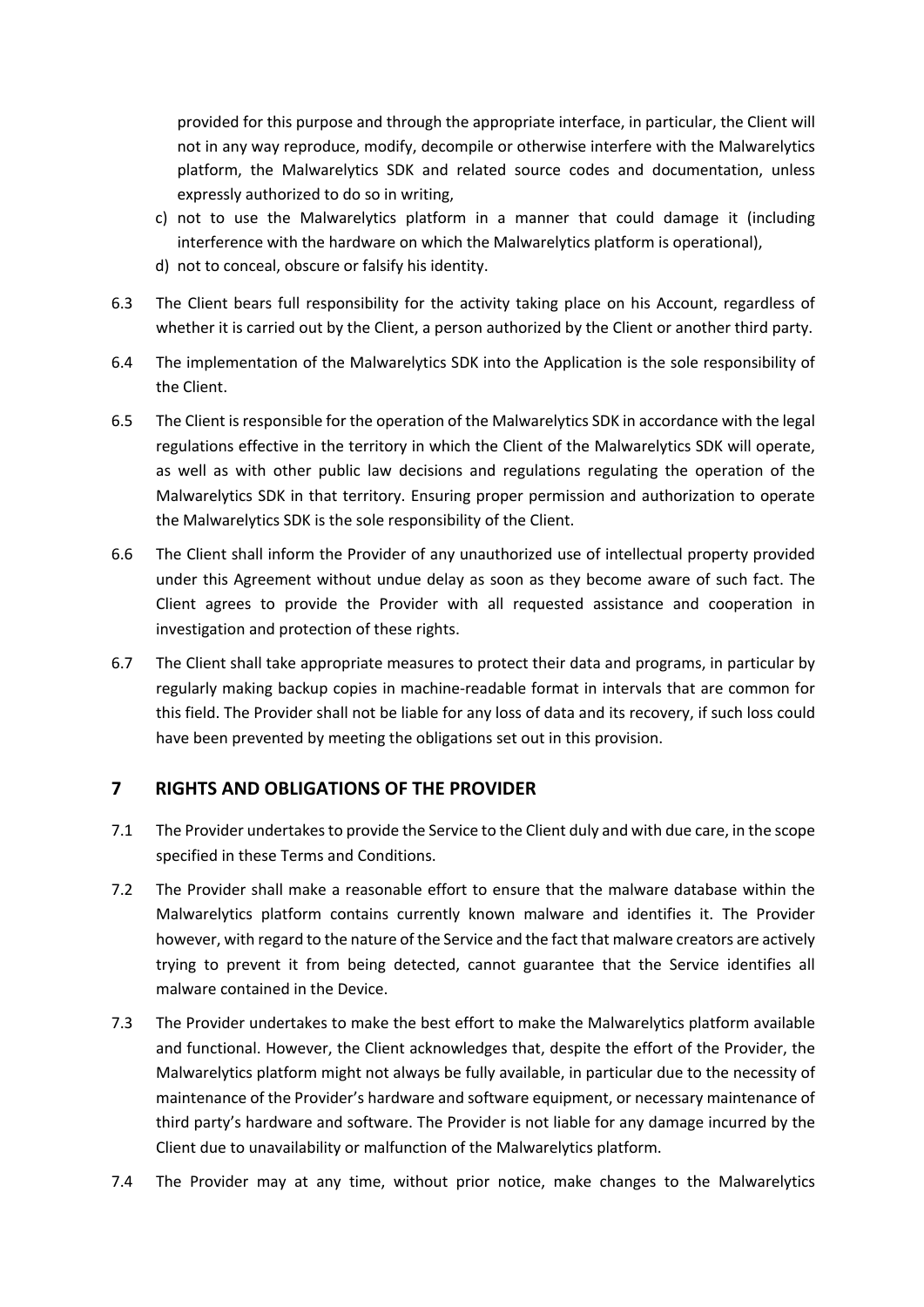platform, add or remove features of the Malwarelytics platform and its components.

- 7.5 The Provider is not obliged to supervise the content of information stored in the Malwarelytics platform by the Client or otherwise provided by the Client, nor to actively seek out facts and circumstances pointing to the unlawful content of such information. However, the Client acknowledges that the Provider is, in connection with its legal obligations, entitled to delete data and content, if the Provider assumes that the data or content in any way violate legal regulations or these Terms and Conditions, as required or permitted by the relevant legal regulation.
- 7.6 The Provider may suspend the performance under this Agreement (i.e. also suspend the right to use the Malwarelytics platform and the Malwarelytics SDK) on the basis of a written notice delivered to the Client for the following reasons:
	- a) if the Client breaches or have breached their obligation to the Provider and fails to remedy the situation even within a reasonable period of time provided by the Provider, not shorter than 10 (ten) days,
	- b) if there are serious technical problems in the operation of the Malwarelytics SDK (in particular, serious errors in the operation of the Malwarelytics SDK or unsolved security risks),
	- c) if it is proved that the Client is using the Malwarelytics platform or the Malwarelytics SDK in violation of law.

# **8 PERSONAL DATA PROTECTION AND OBLIGATIONS OF PROCESSOR**

- 8.1 In connection with the provision of Services to the Client, the Provider, as a processor of personal data, will process personal data of the Client's users for the Client under the following conditions.
- 8.2 The purpose of processing the personal data of Users by the Provider is to fulfil the Service Agreement, where the Provider evaluates through the Malwarelytics platform data collected by the Application concerning software installed on the User's Device and provides the data via the Malwarelytics platform and the Account to the Client.
- 8.3 The personal data which will be processed are personal data of the Users, which are assessed in the Malwarelytics platform. The type of the processed personal data will be:
	- a) information about the type of the User's device (manufacturer, mode, OS version etc.),
	- b) User identification number (User ID),
	- c) a list of applications installed on the User's device,
	- d) User's IP address and a time of the call.

These will not be data falling into special categories of personal data.

- 8.4 The category of data subjects is the individual Users of the Client's Application.
- 8.5 The Provider shall process the personal data of the Users for the Client for the duration of the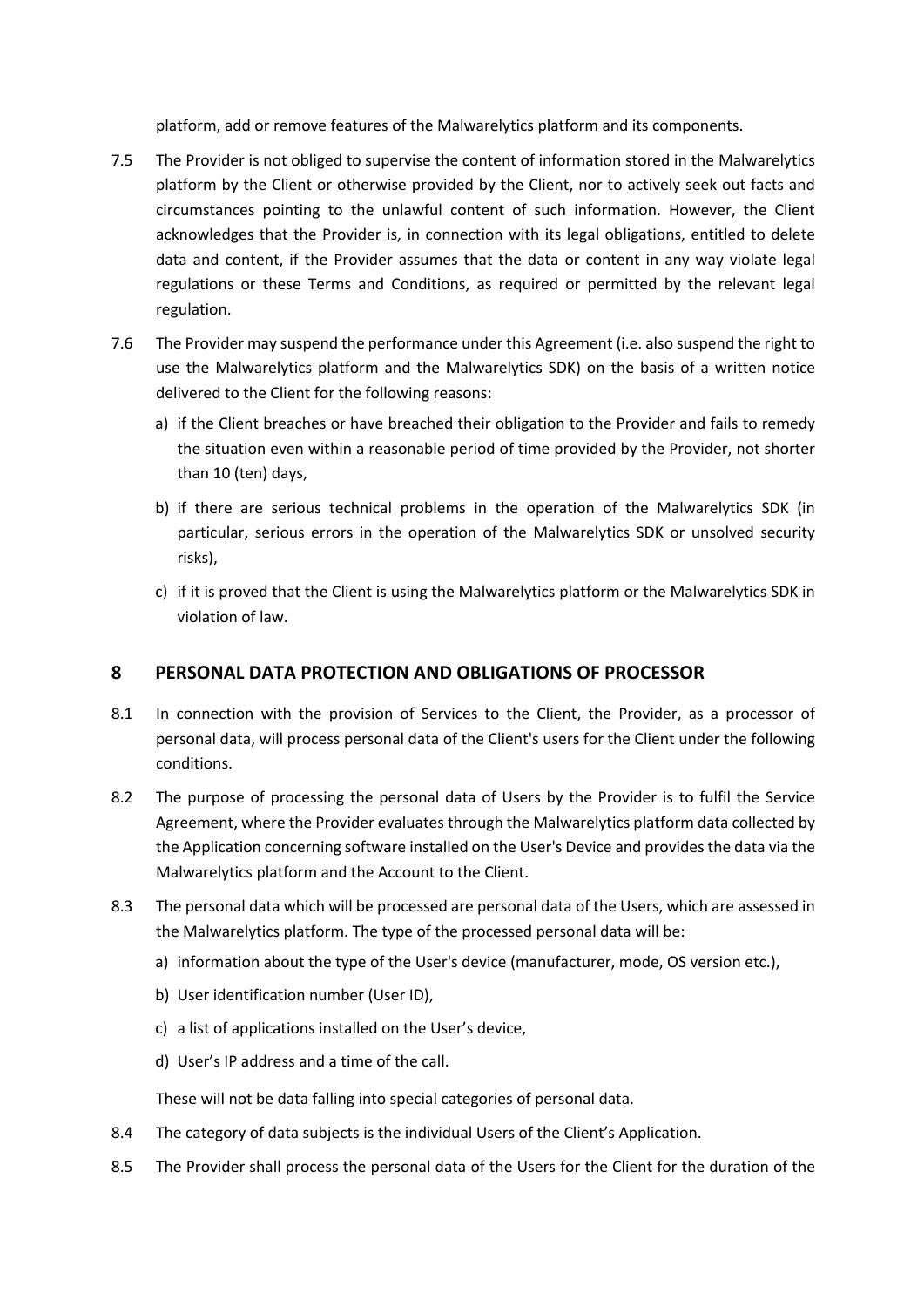Service Agreement. Upon its termination, the Client undertakes to delete all personal data, that they process as a processor for the Client, within 1 (one) month from the termination of the Service Agreement or, upon the Client's request, to give it back it to the Client within a specified period, unless the Client expressly specifies otherwise.

- 8.6 The Provider undertakes to:
	- a) process the personal data only on documented instructions from the Client, including with regard to transfers of personal data to a third country or an international organisation;
	- b) ensure that persons authorised to process the personal data have committed themselves to confidentiality or are under an appropriate statutory obligation of confidentiality,
	- c) take all technical and organizational measures pursuant to section 32 of GDPR to ensure a level of security appropriate to the risk,
	- d) respect the conditions for engaging another processor (in particular the terms of section 28 para. 2 and 4 of GDPR, including the prior consent of the Client to engaging of another processor),
	- e) take into account the nature of the processing, assist the Client through appropriate technical and organizational measures, if possible, to fulfil the Client's obligation to respond to requests for exercising the data subject's rights pursuant to section 28 of GDPR and sections 12 to 22 of GDPR, and to fulfil other obligations under GDPR (in particular under sections 32 to 36 of GDPR), taking into account the nature of the processing and the information available to the Provider;
	- f) in accordance with the Client's decision, either to delete all personal data or to give it back to the Client after termination of services related to processing and to delete existing copies, unless required otherwise by law, in accordance with the conditions in para. 8.3 of these Terms and Conditions,
	- g) to provide the Client with all information necessary to demonstrate that the obligations set out in this paragraph have been fulfilled, and allow audits, including inspections, conducted by the Client or another auditor mandated by the Client and to contribute to such audits (this auditor must be bound by confidentiality and must not be a competitor of the Provider),
	- h) without undue delay, to notify the Client of any breach of personal data security, in such a way that the Client can proceed in accordance with section 33 or 34 of the GDPR,
	- i) to notify the Client without delay that, in their opinion, the Client's instruction violates legal regulations for the protection of personal data.
- 8.7 The Client hereby grants the Provider a general consent to engaging of sub-processors in the processing of Users' personal data. The Provider is obliged to inform in advance about the planned engagement of a particular sub-processor through the contact details listed below in these Terms and Conditions. At the same time, the Client hereby agrees with engaging of the following sub-processors:
	- a) Azure by Microsoft
	- b) Salesforce.com, Inc. (Heroku services)
	- c) Amazon Web Services, Inc.
	- d) Elasticsearch B.V.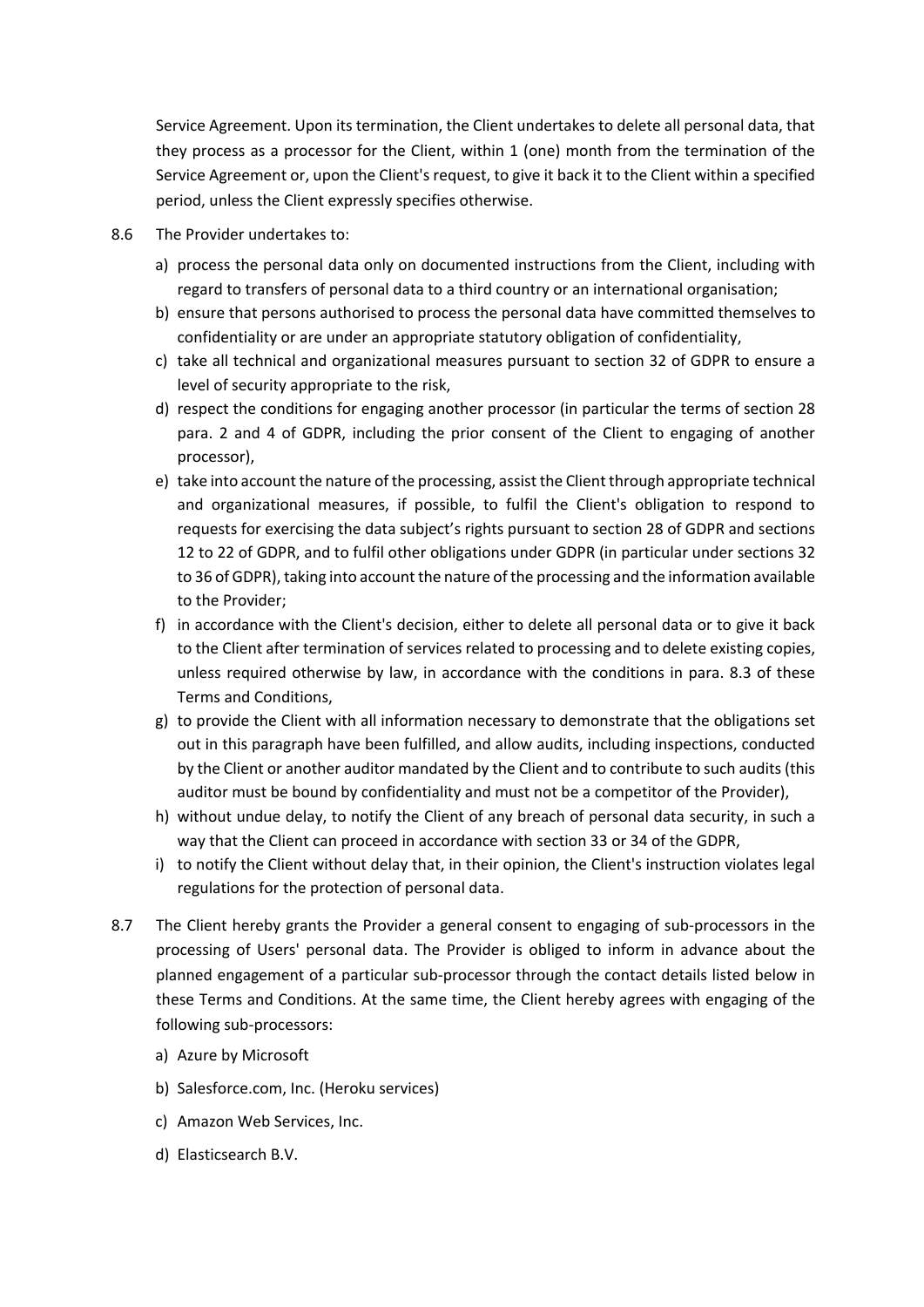The remuneration for the processing of personal data is included in the Price.

### **9 USER AND PROPERTY RIGHTS TO THE MALWARELYTICS PLATFORM**

- 9.1 The Malwarelytics platform is a copyrighted work within the meaning of Act No. 121/2000 Coll., On Copyright, on Rights Related to Copyright and on Amendments to Certain Acts (the Copyright Act), as amended (hereinafter the '**Copyright Act**'). The specific functions of the Malwarelytics platform are described in detail at https://www.wultra.com/malwarelytics.
- 9.2 As part of the provision of the Services, the Provider grants the Client the right to exercise the right to use the Malwarelytics platform (license) in the form in which it is available at any given time on the Website. The license is granted as a non-exclusive, for the period of provision of Services under the Service Agreement, solely for the purpose of using the Malwarelytics platform in accordance with these Terms and Conditions, and only in according manner. License is granted worldwide. The Client is not entitled to grant a sublicense to third parties or to assign the license to a third party.
- 9.3 The remuneration for the right to use the Malwarelytics platform is included in the Price.
- 9.4 The Client is not entitled to interfere with the Malwarelytics platform or modify it in any way, include it in any other work, include it in a collected work, or complete the unfinished Malwarelytics platform (even via a third party). The User is not authorized to make any copies of the Malwarelytics platform.
- 9.5 The Client acknowledges that the Malwarelytics platform is provided as *platform as a service* and thus the Client will not receive any copy of the Malwarelytics platform and may use the Malwarelytics platform only through remote access through the Website, in particular limited use under these Terms and Conditions. The Client shall bear the costs of providing access to the Malwarelytics platform (especially Internet connection fees).
- 9.6 The Client and the Provider exclude all statutory licenses or free uses in relation to the Malwarelytics platform in favour of the Client, which may be excluded by an agreement of the parties.

#### **10 Malwarelytics SDK LICENSE**

- 10.1 The Malwarelytics SDK is a copyrighted work within the meaning of the Copyright Act. The specific description and functions of the Malwarelytics SDK are described in more detail at https://www.wultra.com/malwarelytics.
- 10.2 The Provider grants, based on the Service Agreement, to the Client a non-exclusive right to exercise the right to use the Malwarelytics SDK in the extent specified below (hereinafter referred to as the '**Malwarelytics SDK License**'). The Malwarelytics SDK License is granted to the Client for the duration of the Service Agreement.
- 10.3 On the basis of the Malwarelytics SDK License, the Client is allowed to use the Malwarelytics SDK only for purposes, manners and in the extent corresponding to the specific purpose of the Malwarelytics SDK, i.e. for the purpose of ensuring communication between the Application and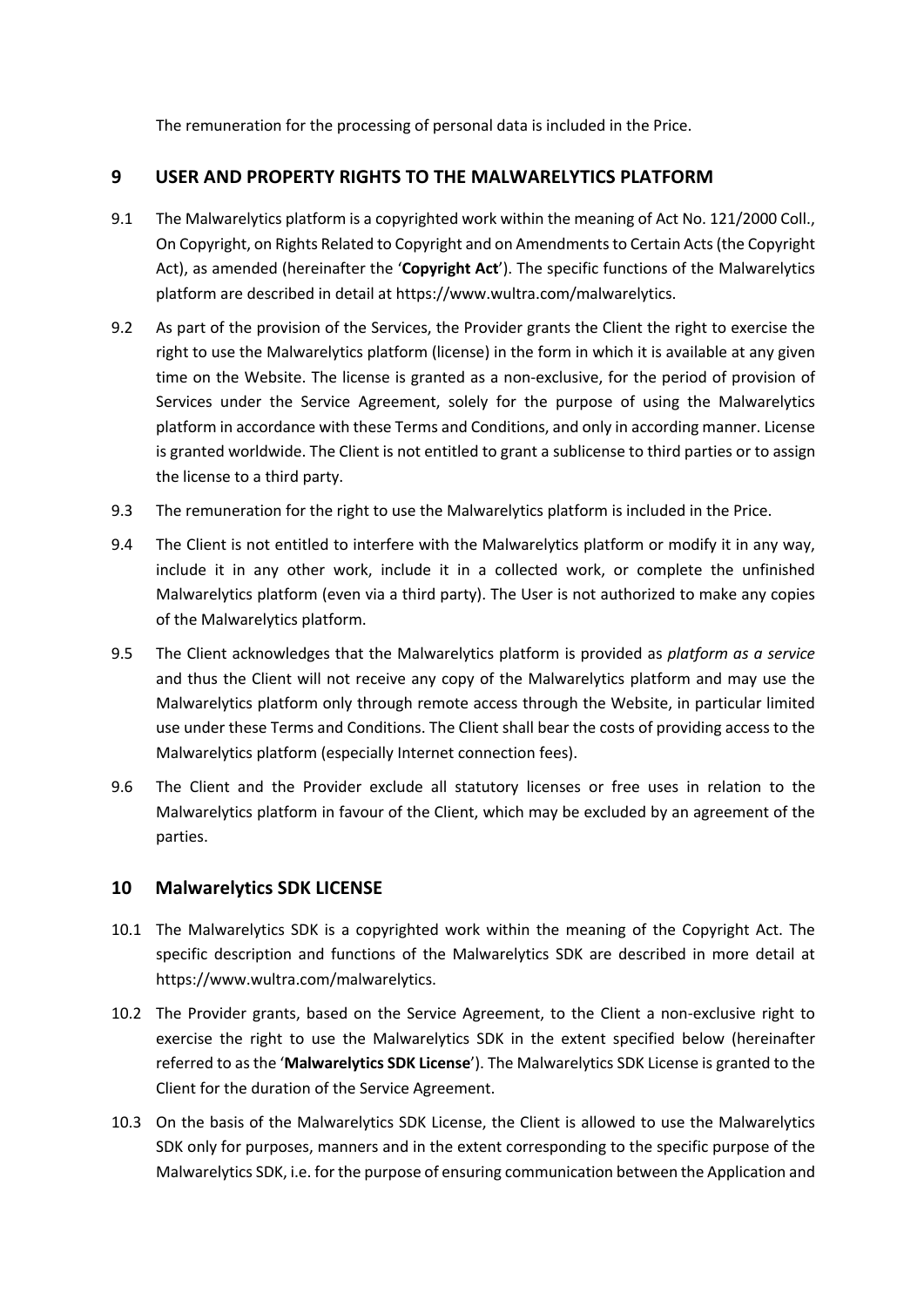the Malwarelytics platform. The Client is not authorized to interfere with the Malwarelytics SDK (or its components such as source codes, etc.) or change it in any way, including the author's name and title, nor to include it in any other work, to include in a collected work or to finish the unfinished Malwarelytics SDK (even with a third party's help). The Client is only entitled to make changes that have the character of a 'hotfix' repair in the event of a critical situation, in which case the Provider does not provide guarantees for the error-free function of the Malwarelytics SDK until it delivers a proper repair in the form of a new version of Malwarelytics SDK.

- 10.4 The Malwarelytics SDK License is granted for the territory of the Czech Republic.
- 10.5 The Malwarelytics SDK License is provided for a remuneration; the remuneration for the Malwarelytics SDK License is included in the Price.
- 10.6 The Client is entitled to provide a sublicence to Users; such sub-licenses are already included in the Malwarelytics SDK License's Price. The Client is not entitled to grant a sublicense to any other third parties. The Client is not entitled to assign the Malwarelytics SDK License to a third party. Furthermore, the Client is expressly prohibited from publishing and/or allowing the publication of the Malwarelytics SDK so that third parties may copy or otherwise misuse it.
- 10.7 Prior to carrying out any decompilation of the Malwarelytics SDK (if this is permitted by law and it cannot be excluded by agreement between the parties), the Client shall notify the Provider in writing and request that the Provider provides the information and documentation necessary to ensure interoperability within a reasonable time. The Client is authorized to decompile the Malwarelytics SDK only to the extent permitted by section 66 para. 1 letter e) and section 66 para. 4 of the Copyright Act, and only if the Provider fails to comply with the request for information and documentation required to ensure interoperability within the specified period. Before using the services of a third party for carrying out the decompilation, such third party must undertake to the Provider to comply with the terms of this para. 10 of these Terms and Conditions in writing, and this must be delivered to the Provider.
- 10.8 The conditions of use of the Malwarelytics SDK shall apply analogously to other intangible assets forming part of the Malwarelytics SDK (especially graphics, texts, etc.).
- 10.9 The Provider and the Client jointly exclude all statutory licenses or free uses in relation to the Malwarelytics SDK in favour of the Client, which may be legally excluded by an agreement of the parties.
- 10.10 In the event that any part of the Malwarelytics SDK is created in the course of the performance of the Service Agreement, such performance becomes part of the Malwarelytics SDK, and the Provider exercises the rights to such part of the Malwarelytics SDK from the moment of creation of such part.
- 10.11 The Malwarelytics SDK may include documentation in any format, in particular standard manuals, technical documentation (data models, diagrams and diagrams), analyses or other specification of functions, in particular the functions Malwarelytics SDK, and their full or partial copies (hereinafter as the '**Documentation'**). Terms of use of the Documentation are governed by the terms of the Malwarelytics SDK License.
- 10.12 The Client shall not remove any mark of ownership, copyright, trademarks or other marks from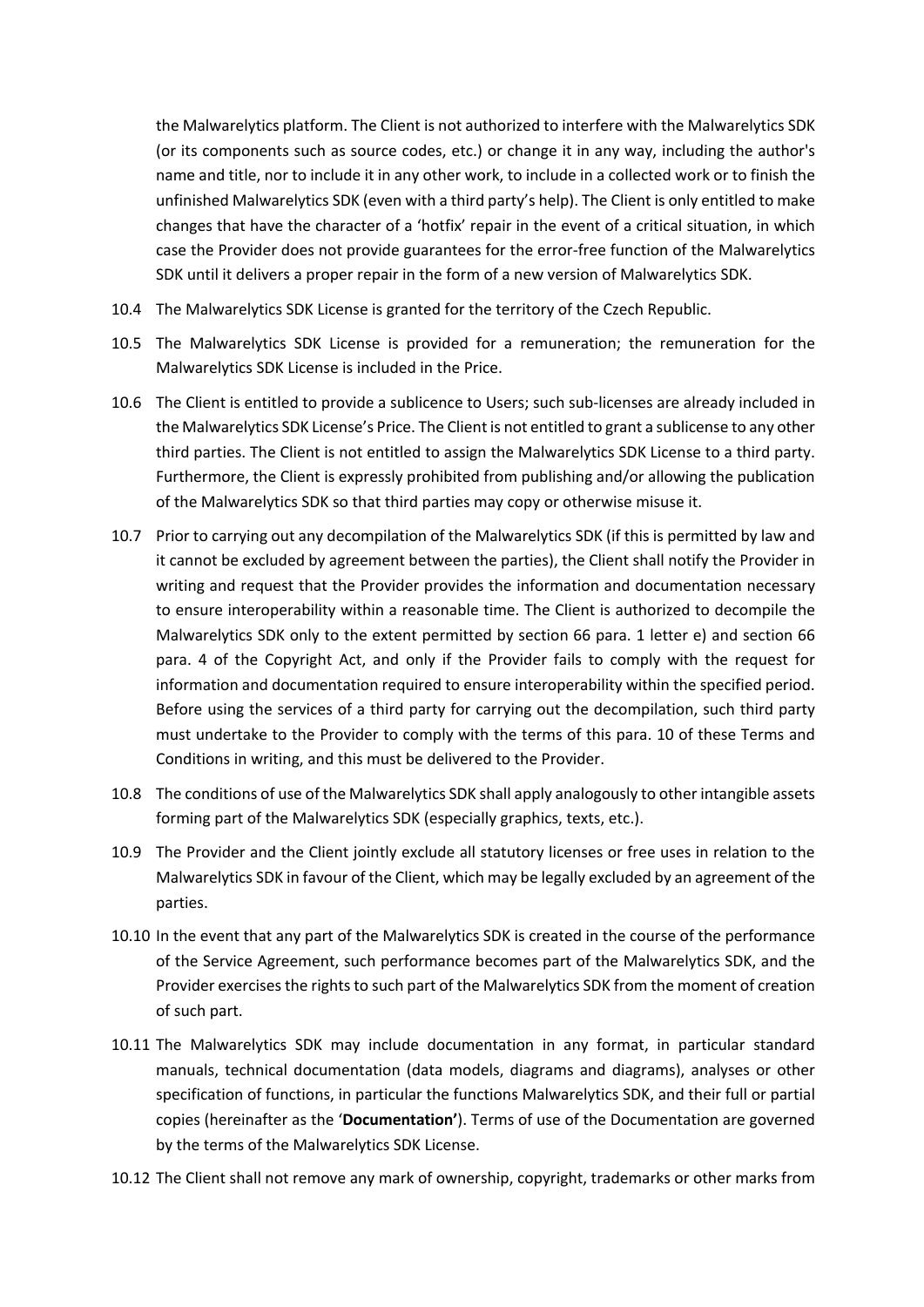the Malwarelytics SDK or the Documentation.

### **11 LIABILITY**

- 11.1 To the maximum extent permitted by the Czech law, the Provider shall not be liable for any damage incurred by the Client in connection with the provision of Services and use of the Malwarelytics platform and Malwarelytics SDK. In particular, the Provider is not obliged to compensate the Client for any damage or harm caused:
	- a) due to the inability to use the Malwarelytics platform or the Malwarelytics SDK,
	- b) by a change of these Terms and Conditions,
	- c) by loss, theft, disclosure or misuse of the Client's access data to their Account,
	- d) as a result of the use of the Malwarelytics platform, the Malwarelytics SDK or the Services in violation of these Terms and Conditions or the legal order of the Czech Republic,
	- e) as a result of such use of the Malwarelytics platform, the Malwarelytics SDK or the results of the Services that is dangerous by its nature,
	- f) as a result of use of a service or product provided by a third party,
	- g) independently of the Provider's will.
- 11.2 The Client acknowledges that the Provider makes reasonable effort to ensure the security of the transmitted information when creating and operating the Malwarelytics platform and providing the Services. However, the Provider shall not be liable for any breach of the security of the Services and transmitted information which occurred independently of the Provider's will despite the reasonable effort made by the Provider to secure the information.
- 11.3 The Provider shall not be liable for any damage that occurs if any statement of the Client under these Terms and Conditions proves to be incomplete or false. The Client undertakes to fully compensate the Provider and to remedy all negative consequences of such false or incomplete declaration.
- 11.4 The Services, including the Malwarelytics platform and the Malwarelytics SDK, are provided to the Client "*as is"*. The Client waives all claims arising from defective performance in connection to the use of the Malwarelytics platform, the Malwarelytics SDK and the Services provided, to the extent permitted by the Czech law. The Client waives all warranties to the widest extent permitted by the Czech law.

#### **12 SUPPORT**

- 12.1 Each Client is entitled to contact the Provider regarding the functionality of the Malwarelytics platform, especially in cases where some of its functionalities are unavailable.
- 12.2 To contact the Provider, the following channel may be used:
	- a) e-mail contact support@wultra.com.
- 12.3 The Provider shall inform the Client about the outcome of the resolution of their request by the same manner used by the Client to contact the Provider.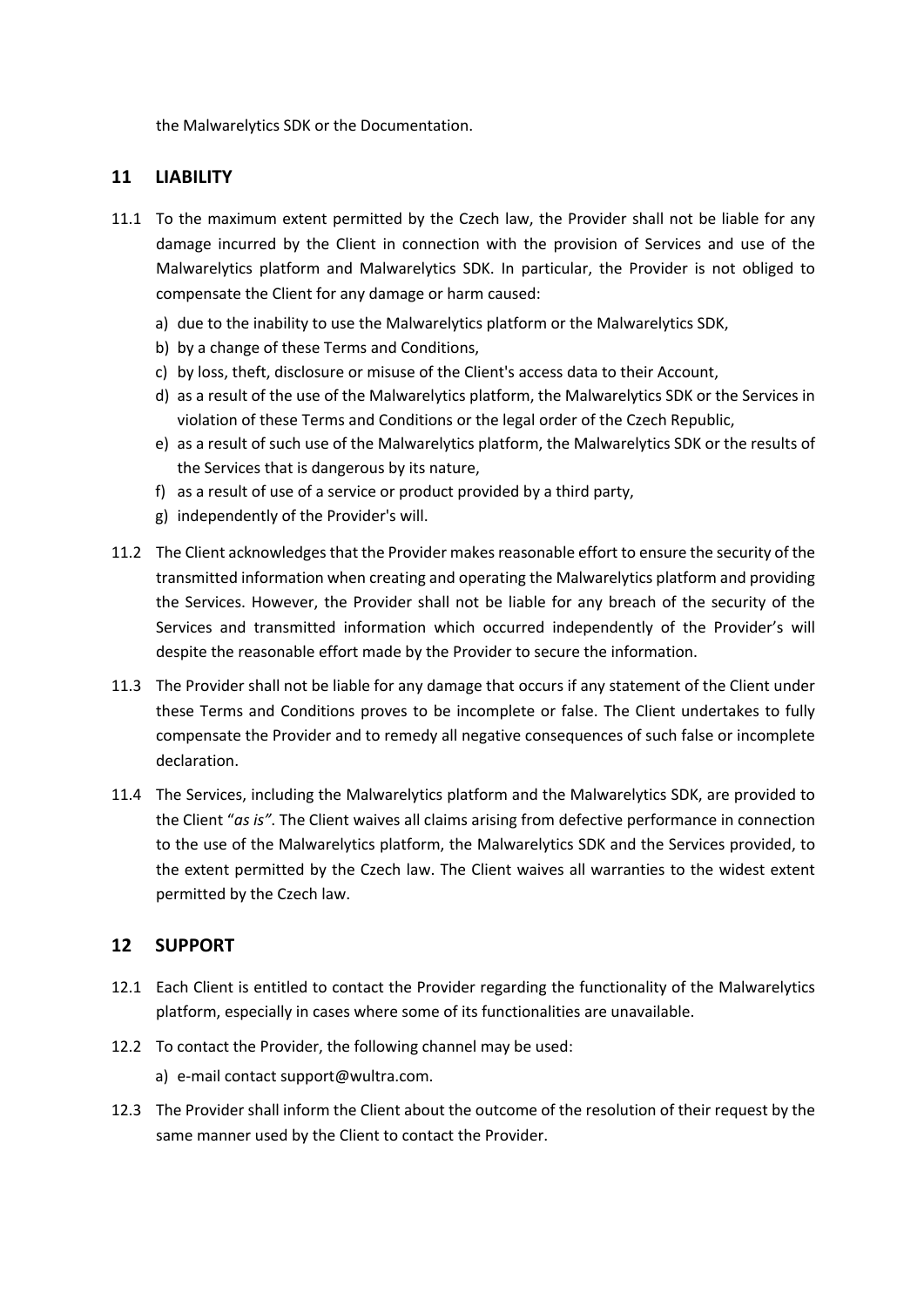### **13 INFORMATION PROTECTION**

- 13.1 The Parties are aware that in the course of performance of the Service Agreement, they may provide to each information that is considered as confidential. Unless the Parties expressly agree otherwise in writing, as confidential will be considered especially all information that is or could be part of a Party's trade secret, such as information on operating methods, procedures and workflows, business or marketing plans, concepts and strategies or parts thereof, offers, contracts, agreements or other arrangements with third parties, information on results of operations, relations with business partners, employment issues and any other information the disclosure of which could cause damage to the respective Party (hereinafter as '**Confidential Information'**).
- 13.2 All Confidential Information of the Party shall remain the exclusive property of that Party and the other Party shall use the same efforts to maintain its confidentiality and protect it as if it were its own Confidential Information. Except to the extent necessary to cooperate in the performance of the Service Agreement, the Parties undertake not to in any way reproduce the Confidential Information of the other Party, not to disclose it to a third party or to their own employees and agents, to perform the Service Agreement. At the same time, the Parties undertake not to use the Confidential Information of the other Party other than for the purpose of performing the Service Agreement.
- 13.3 The provisions of this paragraph shall not be affected by the termination of the Service Agreement for any reason and shall terminate 5 (five) years after the termination of the Service Agreement.
- 13.4 For any breach of the information protection provisions, the Party has the right to demand from the breaching Party a contractual penalty of EUR 50,000.

# **14 DURATION AND TERMINATION OF THE SERVICE AGREEMENT**

- 14.1 The Service Agreement becomes valid and effective upon its conclusion and is concluded for a period of 1 (one) year. If either Party fails to deliver to the other Party, at least 3 (three) months before the end of the Service Agreement, a written notice that it does not wish to extend the Service Agreement, the Service Agreement will be extended for a further 1 (one) year. This procedure shall continue to apply in each subsequent period.
- 14.2 Each Party is entitled to terminate the Service Agreement by a written notice with a notice period of 3 (three) months, commencing on the first day of the calendar month following the month in which the written notice was delivered to the other Party.
- 14.3 Each Party is entitled to terminate the Service Agreement by a written notice without notice period in the event of entry into liquidation or a final declaration of bankruptcy against the other Party.
- 14.4 Each Party may terminate the Service Agreement by a written notice without notice period as a result of a material breach of the Agreement by the other Party, provided that the other Party has been notified in writing of such breach and has been given a reasonable period of time of no less than 10 (ten) working days for ensuring a remedy.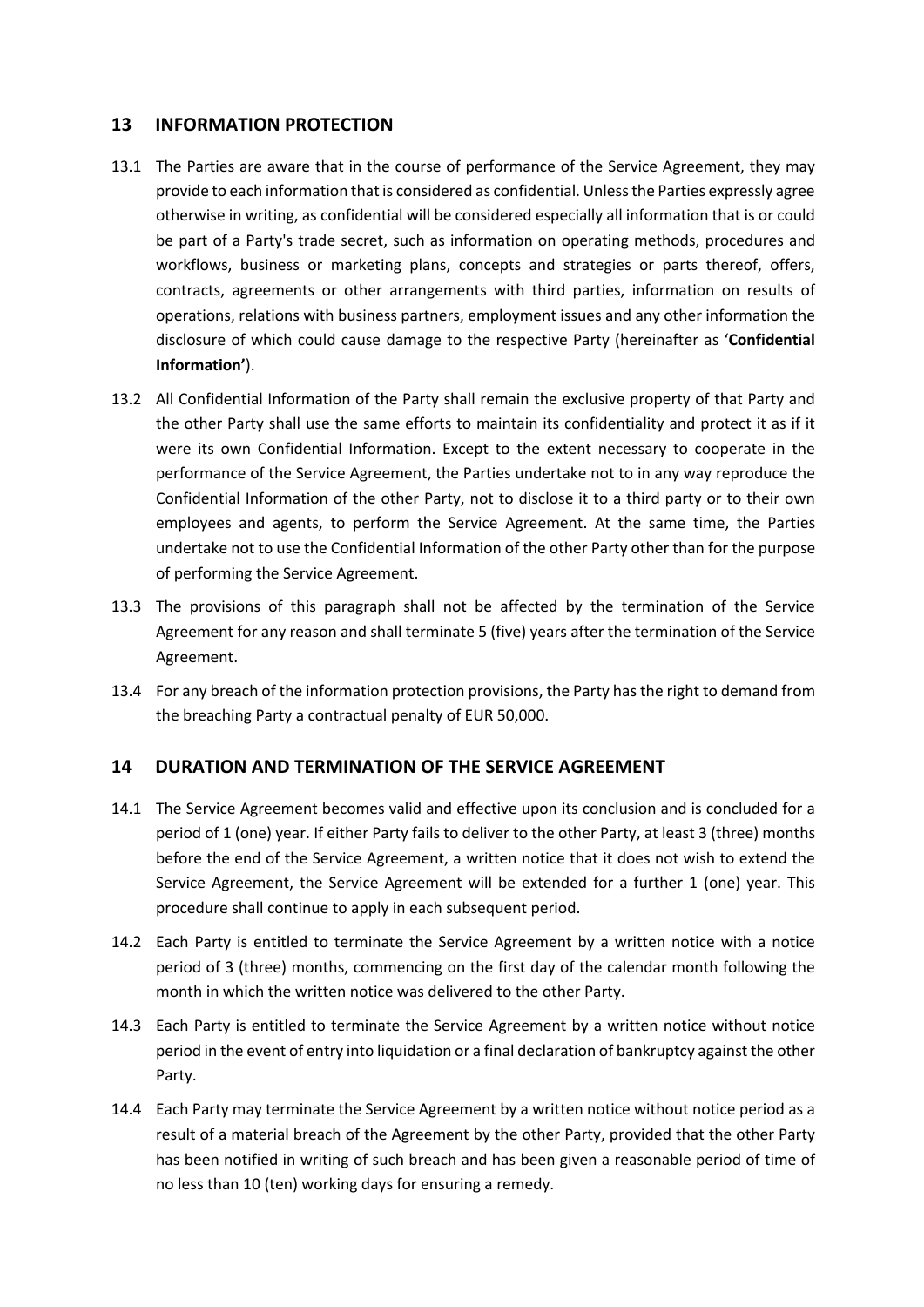- 14.5 The Provider may also terminate this Agreement without notice if the Client is in delay with payment of an invoice longer than 1 (one) month from its due date, provided that the Client has been informed in writing of such delay and has been given a reasonable period of time of no less than 5 (five) business days, to pay.
- 14.6 The Contracting Parties exclude the statutory possibilities to withdraw from the Service Agreement.
- 14.7 The Contracting Parties agree that in the event of termination of the Service Agreement, they shall not return the performance provided so far.
- 14.8 At the latest on the date of termination of the Service Agreement, the Client undertakes to permanently and irrevocably remove all copies of the Malwarelytics SDK and the Documentation from all hardware, archival and backup media, which at the moment is directly or indirectly owned or controlled by the Client. The Client authorizes the Provider to perform such acts and undertakes to provide the necessary cooperation for this, if (i) it is technically possible and (ii) the period of 3 (three) calendar days from the termination of this Agreement has elapsed.
- 14.9 All licenses and other intellectual property rights granted by the Provider under this Agreement shall terminate together with the termination of the Service Agreement.

### **15 MUTUAL COMMUNICATION**

- 15.1 All communication between the Client and the Provider will be done via the following contact details:
	- a) The Provider: e-mail: support@wultra.com,
	- b) for any communication with the Client shall be used the contact details specified in the Service Agreement or within the Account.
- 15.2 All notices between the Parties relating to, or supposed to be made based on, the Service Agreement shall be made in writing and delivered to the other Party. The written form requirement is met even if the notification is made electronically via the Account interface or via an e-mail to the above-stated addresses.
- 15.3 The Contracting Parties undertake to inform the other Party of the change of contact details within 3 (three) working days at the latest.

#### **16 COMMON AND FINAL PROVISIONS**

- 16.1 The Provider is entitled to use the information that they are providing the services under the Service Agreement for their own presentation as a reference.
- 16.2 The Client shall bear all costs of the means of distance communication incurred by the Client in the course of fulfilling these Terms and Conditions. Costs do not differ from the normal rate of the relevant communication service provider.
- 16.3 Contractual penalties pursuant to these Terms and Conditions are payable on the basis of a